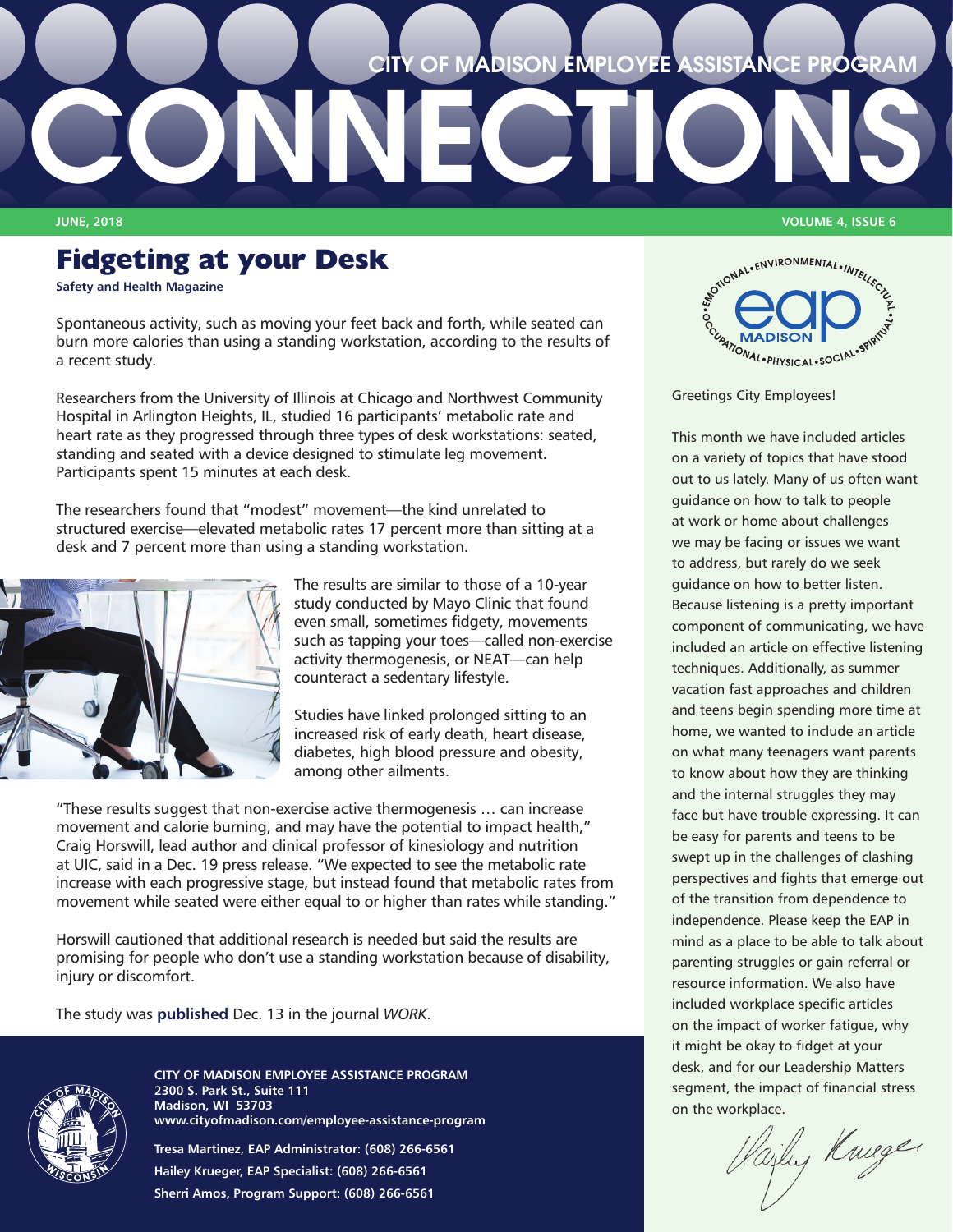

# **The Elephant in the Workroom: Financial Stress**

Amara Lang, **[FEI Behavioral Health](https://www.feieap.com/)**

The environment we live and work in affects perception, outlook, mood and physical and mental health. From the physical layout of a workplace to the people and culture within, multiple variables shape how we view the world. Sometimes these variables can be good and others can be not-so-good.

While some employees may have a comfortable position and make comfortable money, others aren't feeling so comfortable. According to the Social Security Administration, half of American workers make less than or equal to \$30,533.31 per year. To put this into perspective, the federal poverty line for the same period for a family of three is \$20,160.

Productivity in the U.S. has continually risen alongside wages since the 1940s. Beginning in the 1970s, this changed. Even though productivity continued to rise, wages stagnated. While one might challenge this narrative in saying "but I just read that wages have increased over the past couple of years!," real wages, or wages adjusted for inflation, have been stagnant or even decreased for most workers for a generation. It's no wonder that out of the 150 million Americans in the workforce, roughly one out of three work multiple jobs.

It's also not surprising to learn that eight out of ten workers live paycheck to paycheck. While that might be manageable with expected expenses, emergencies inevitably occur. Alarmingly, 46 percent of American workers can't afford a \$400 emergency and most workers can't afford a \$1,000 emergency. Well, why don't we just budget? With flat wages and rising expenditures, Americans are budgeting—or at least trying to. In fact, most paychecks are spent on essentials like housing, transportation, food, health care and utilities. Even with a paycheck, 80 percent of Americans are in debt.

While your City EAP does not offer a financial benefit, we do recommend **[GreenPath Financial Wellness](http://www.greenpath.com/)** as a resource if you have financial concerns. Call the Madison office at (608) 221-1695.

Also, many banks and credit unions will help you to create a personal budget and/or may offer money management seminars. Check with your financial institution for more information. **[The City's External EAP Provider](http://www.feieap.com/)**

The American workplace is, no doubt, physically and emotionally taxing. Unfortunately, most workers now report feeling financial stress as well, a number that's been rising since the recession. Stress leads to poor health outcomes.

Whether it means supporting open communication, encouraging work amongst different departments/ groups/individuals, or promoting social gatherings or potlucks, supporting a working environment that fosters relationships amongst team members is an effective way to reduce stress, including financial. Moreover, a recent study showed that the most important factor for reducing stress and thereby negative health outcomes is having strong relationships. In short, having a support system is key, especially having a supportive boss.

In lieu of supportive humans, animals can be a major stress buster. Petting an animal has been found to increase the release of happy hormones, reduce stress and improve mental health. Other stress busters include journaling, deep breathing exercises, muscle relaxation, napping, yoga or meditation. Don't forget the little things like putting down the smartphone, avoiding multitasking, planning ahead, getting organized and using humor (laughter is the best medicine after all).

Even encouraging employees to take some time for themselves, like daily 10-minute brain breaks or a day at the spa, can decrease stress. And of course, exercise and diet play major roles in reducing stress. Evidence is increasingly pointing to a linkage between the gut biome effecting brain health, with a healthy diet leading to a healthy brain.

Financial stress is common, and tools exist to help managers and their employees cope with the burdens money can create. For information and resources on stress and tips for managing it, the workforce can always contact its Employee Assistance Program (EAP). For those who have a financial benefit as part of their EAP, contact a representative about paying down debts, budgeting and attempting to save.

Citations are included in the **[online article.](http://www.feinet.com/news/elephant-workroom-financial-stress)**

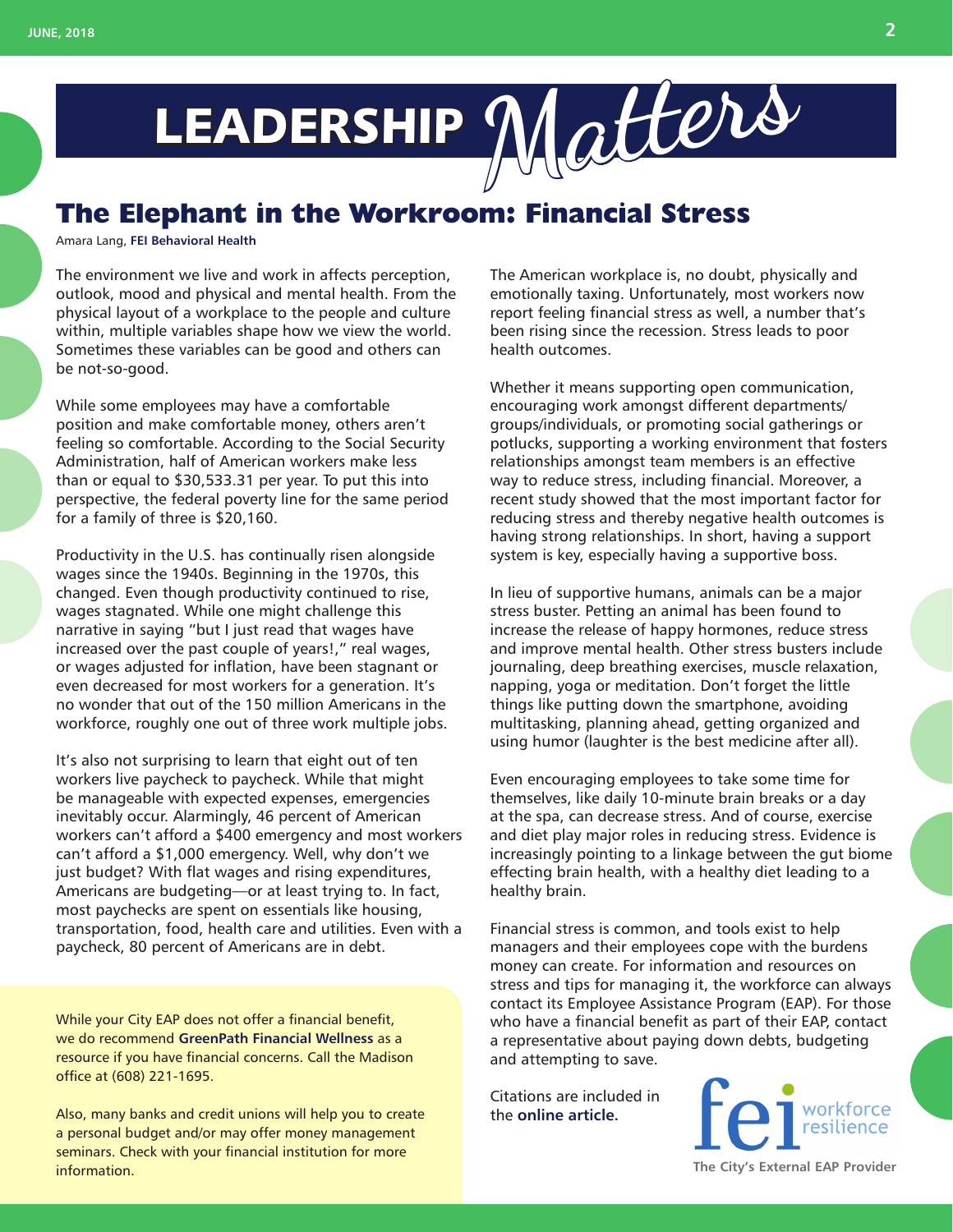# **The Negative Voices in Your Teenager's Head and 7 Ways to Quiet Them**

by Sean Grover, LCSW, **[Psychology Today](https://www.psychologytoday.com/us/experts/sean-grover-lcsw)** (Used by permission of the author)

This is what a teen might say to you about his or her selftalk:

- "I'm mad. I don't know why. Sometimes I wake up mad; other days it creeps up on me. I don't like it. It doesn't feel good. I wish I wasn't so mad, but I am. I can't help it.
- "Every day is a prison, trapped inside this changing body, repeating the same day over and over. My whole life is made up of things I have to do, not things I want to do. Tests, quizzes, reading assignments, papers, group projects—I spend the entire day with people I am forced to be with: teenagers who feel just as messed up as me.
- "Sometimes my feelings get hurt at school—by teachers, deans, counselors, but mostly by other students. I don't tell you this, because I'm ashamed to feel hurt. I don't want you to know how hurt I feel all the time.
- "My whole life has become 'I don't want to...' I don't want to wake up. I don't want to go to bed. I don't want to go to school. I don't want to...I don't want to...I don't want to.
- "I can't think of a single thing that I want to do except sleep. It's the only time I'm not stressing, the only time I'm not worried, the only time I'm not upset.
- "Sometimes I hide in my room and binge watch Netflix, YouTube, or mindless videos over and over, because I can't stand to be with my own thoughts. I'm distracting myself from me. Does that sound crazy?
- "And, yes, I know that my room is a mess. I like it that way: It looks how I feel inside. And please don't ask me what's wrong, because I don't know. I don't know where these feelings came from.
- "I know that you're mad at me. I can't blame you. I stopped talking to you. Sometimes I say such mean things to you, horrible things. I blame you, curse at you, push you away. Sometimes I break things, because I feel broken inside.
- "It wasn't always this way. When I look at old photos of me in elementary school, I see a little kid who was so happy all the time. A little kid who loved to dance and sing, who loved to be silly, who didn't care what people thought.
- "I feel like that little kid is dead.
- "I'm going to tell you something now that's hard to say. Please listen, because I really mean it: Don't give up on me. Don't hate me back. I need you to be stronger than me. I need you to be my parent, even though I say I don't want one. I need you to be more patient than I can be, more understanding, more accepting. Even when I am yelling at you, even when I tell you that I hate you, I still need you to love me.
- "If I could tell you how to help me, this is what I would say:
	- **1. Give me space.**

Don't come in my room, corner me, or make demands. I don't have any answers. When you push me or yell at me, I feel worse. I need to be alone. I need space.

**2. Don't yell at me.**

The noise in my head is so loud sometimes that I can barely hear my own thoughts. I can't stand it. When you yell, I feel worse about myself. I feel unloved. I feel like I am your biggest disappointment.

### **3. Take my electronics away.**

I can't put my phone down; I try, but I just can't. I know it's devouring all my time, but I can't help myself; I can't stop checking it. I need your help. I need you to set limits on technology. Please. I will fight you, but it's what I need. Don't try to reason with me: Just do it.

### **4. Bring me someplace quiet.**

I say I don't want anything to do with you. But if you could bring me somewhere quiet, somewhere we could walk together and not argue, somewhere I can feel the sun and listen to the wind in the trees, somewhere I can breathe and forget about everything that's bothering me, I think I would like that. Even if we don't speak, I will feel comforted.

### **5. Stop spoiling me.**

Stop giving me everything I want. The more you give me, the more I resent you. I want to earn things. It helps me feel grown up. I want to learn how to save money, spend money, share money. And I'm never going to learn that if you keep giving it to me. I hate being dependent on you; please help me become independent.

### **6. Find me someone to talk to.**

I need someone to look up to who isn't you. I need an adult to admire, someone I want to be like, a person who believes in me, who pushes me, and who understands me. A mentor, a counselor, a therapist...anyone who can give me hope when I have too little for myself.

# **7. Tell me that you love me.**

I pretend not to care. But I really need to hear you say the words, 'I love you.' Because right now, I don't love me. Even though I'm making your life hell, I still need to feel loved. Especially by you.

- "I guess that's it. I know that being a parent is really hard. Sometimes you probably wonder why you did it. But I'll get better. I promise. I'll get older and we'll enjoy each other again. Until then, understand that I appreciate you.
- "I may not say it often, but still I love you."

Sean Grover is the author of When Kids Call the Shots: How to Seize Control from Your Darling Bully—and Enjoy Being a Parent Again and is on the web at **[www.seangrover.com.](https://urldefense.proofpoint.com/v2/url?u=http-3A__www.seangrover.com_&d=DwMFaQ&c=byefhD2ZumMFFQYPZBagUCDuBiM9Q9twmxaBM0hCgII&r=Flm6XwIwwAWWlm5AXy3IuWoNwb0p22OTRrOSt4uOPdM&m=MBo8Kx9LMJX4fbx2vuai1cw4X5hChcdI5UolradLbq0&s=EKQ6pUmm1Vek6FhWAYswjpDhH1JShBGxb92RbZXFzn0&e=)**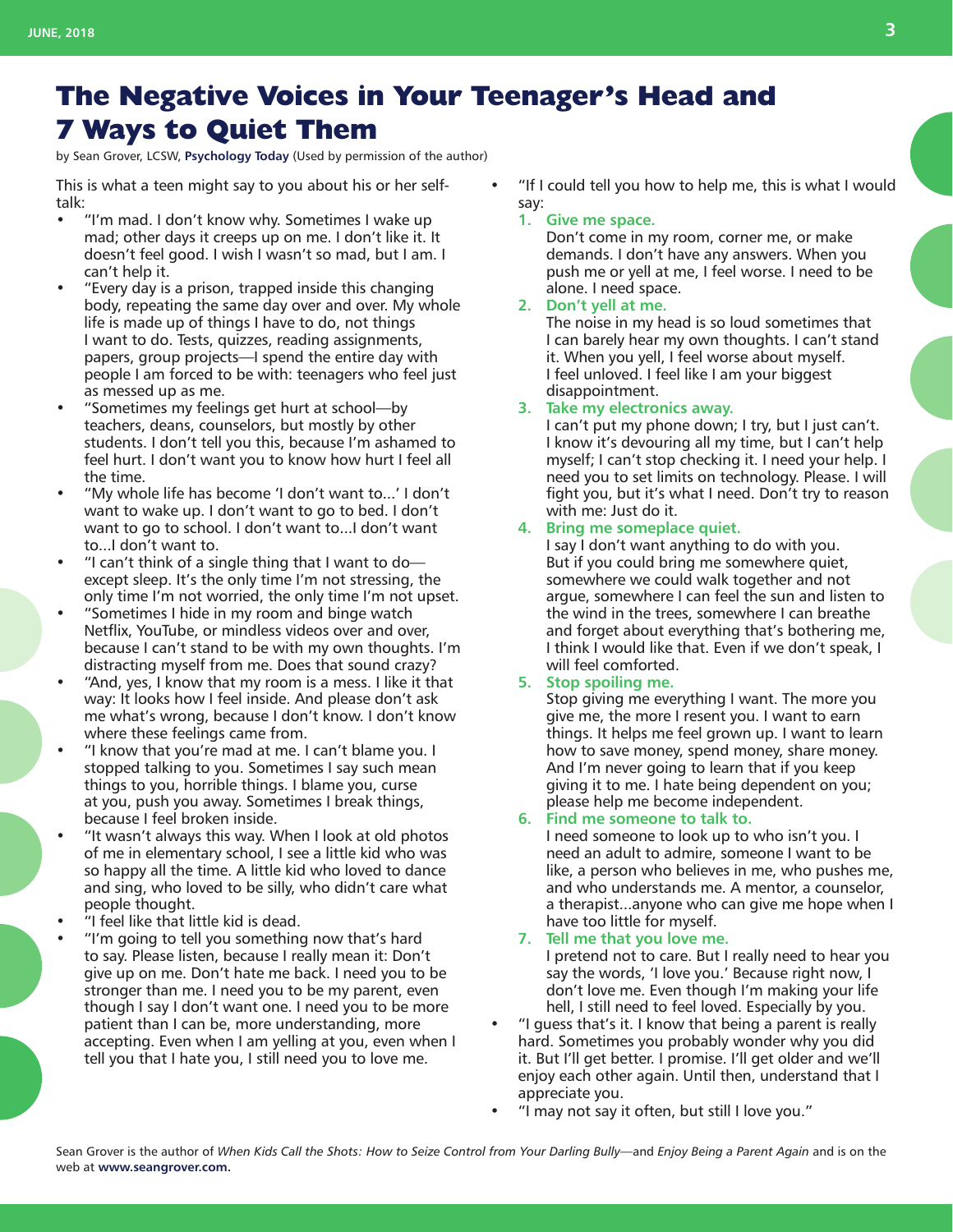# The Great Unknown: Sending Your Child to College

As a high school student's junior or senior year approaches, parents are often confronted with mixed emotions regarding their child's future. It can be a bittersweet time as parents struggle with anxiety over tuition costs, their child's reaction to a new environment or simply letting go. Meanwhile, the child is working overtime to assert their independence.

It's important to realize that your son or daughter is often feeling the same emotions you are, although they may seem distant. Enjoy the remaining time with your child and assist where you can, but allow them this opportunity to learn and grow. If you feel you need some of your own assistance, contact your EAP for a variety of resources that can provide aid during this transition.

# WEBINAR 06.20.2018 12:00pm EST **REGISTER**

## **Sending Your Child to College**

Not sure where to start when it comes to saving for college? We're working with Ameriprise Financial to give you the knowledge and resources you'll need to make informed college savings decisions. Learn to choose the college savings goal that's right for you, balance retirement and college savings, and determine today's costs and various payment options.

# **Carol Busche**

Financial Advisor, Ameriprise Financial

# **Pe de la properte de la properte de la properte de la properte de la properte de la properte de la properte d**

**City of Madison** 1-800-236-7905 or 414-256-4800 www.feieap.com username: madison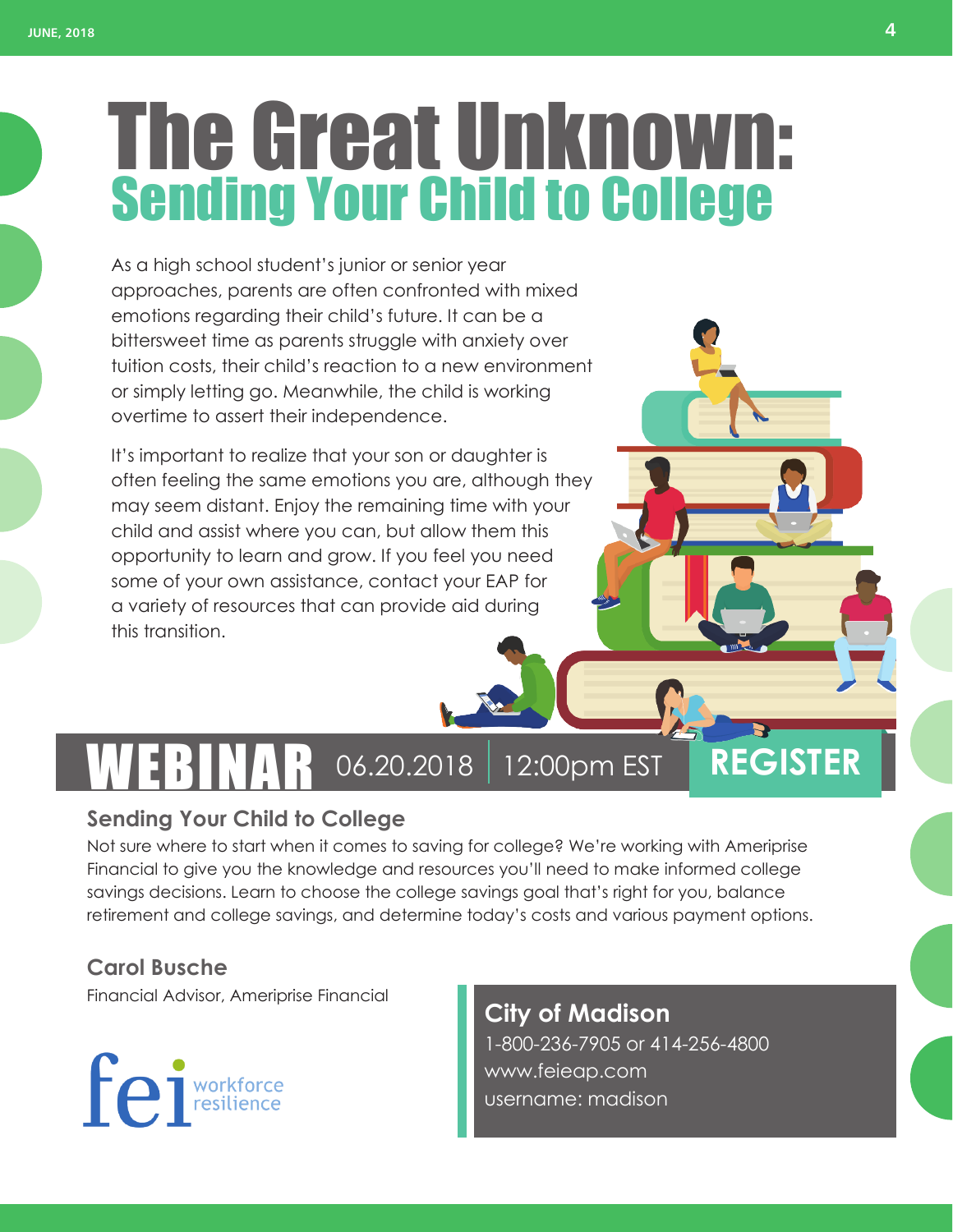# **Fatigue – You're More Than Just Tired**

**[National Safety Council](https://www.nsc.org/home)**

### **Our 24/7 Workforce**

People often make light of how little sleep they get; an over-worked, over-tired condition has become the norm for many. But a good night's sleep is not just a novelty, it's a necessity. The effects of fatigue are far-reaching and can have an adverse impact on all areas of our lives.

Our bodies are programmed to be tired at night and alert during the day, but work often requires us to override those natural sleep patterns. More than 43% of workers are sleep-deprived, and those most at risk work the night shift, long shifts or irregular shifts. Following are a few facts for employers:

- Safety performance decreases as employees become tired
- 62% of night shift workers complain about sleep loss
- Fatigued worker productivity costs employers \$1,200 to \$3,100 per employee annually
- Employees on rotating shifts are particularly vulnerable because they cannot adapt their "body clocks" to an alternative sleep pattern

### **On the Road**

We wouldn't allow a friend to drive drunk, but we rarely take the keys away from our tired friends or insist that they take a nap before heading out on the road. Drowsy driving is impaired driving. NSC has gathered research that shows:

- You are three times more likely to be in a car crash if you are fatigued
- More than 5,000 people died in drowsy-driving related crashes in 2014
- Losing even two hours of sleep is similar to the effect of having three beers
- Being awake for more than 20 hours is the equivalent of being legally drunk

### **We're Getting Sick Over It**

Adults need an average of seven to nine hours of sleep each night, but 30% report averaging less than six hours, according to the National Health Interview Survey. Sleep is a vital factor in overall health.

- Chronic sleep-deprivation causes depression, obesity, cardiovascular disease and other illnesses
- Fatigue is estimated to cost employers \$136 billion a year in health-related lost productivity
- More than 70 million Americans suffer from a sleep disorder

### **Time for Change**

Americans receive little education on the importance of sleep, sleep disorders and the consequences of fatigue, but industry leaders recently have been drawing attention to this issue. Employers, too, are in an ideal position to educate employees on how to avoid fatigue-related safety incidents.

Change begins with the individual. The National Safety Council supports science-based fatigue risk management systems in the workplace and recently convened a panel of experts to explore fatigue and its effect on occupational safety. We look forward to sharing the results of this discussion.

### **What You Can Do to Prevent Fatigue**

Feelings of fatigue are somewhat subjective, and signs of fatigue are not always easy to identify. Some people cannot even tell when they are fatigued.

The reality is, more than 1 in 3 people are not getting enough sleep. To avoid fatigue, make sure to:

- Get enough sleep and provide for adequate rest between physically or cognitively demanding activities
- Talk to your doctor about getting screened for sleeping disorders, such as obstructive sleep apnea
- Align your natural body clock with your work schedule; some people who regularly fly through different time zones, for example, use melatonin to reset their circadian rhythms
- If you work the night shift, try to maintain a consistent sleep schedule even on your days off, and be sure to use blackout curtains to keep your bedroom dark
- Instead of tossing and turning, give this **[sleep habits](https://www.webmd.com/sleep-disorders/sleep-habits-assessment)  [assessment tool](https://www.webmd.com/sleep-disorders/sleep-habits-assessment)** a try and find out what's keeping you awake; your answer is likely to differ greatly from your colleague or neighbor

### JUNE IS NATIONAL SAFETY MONTH

The National Safety Council provides a wealth of information on many workplace-related safety topics at [https://www.nsc.org/](https://www.nsc.org/work-safety/safety-topics) [work-safety/safety-topics](https://www.nsc.org/work-safety/safety-topics) SAFETY **FIRS1**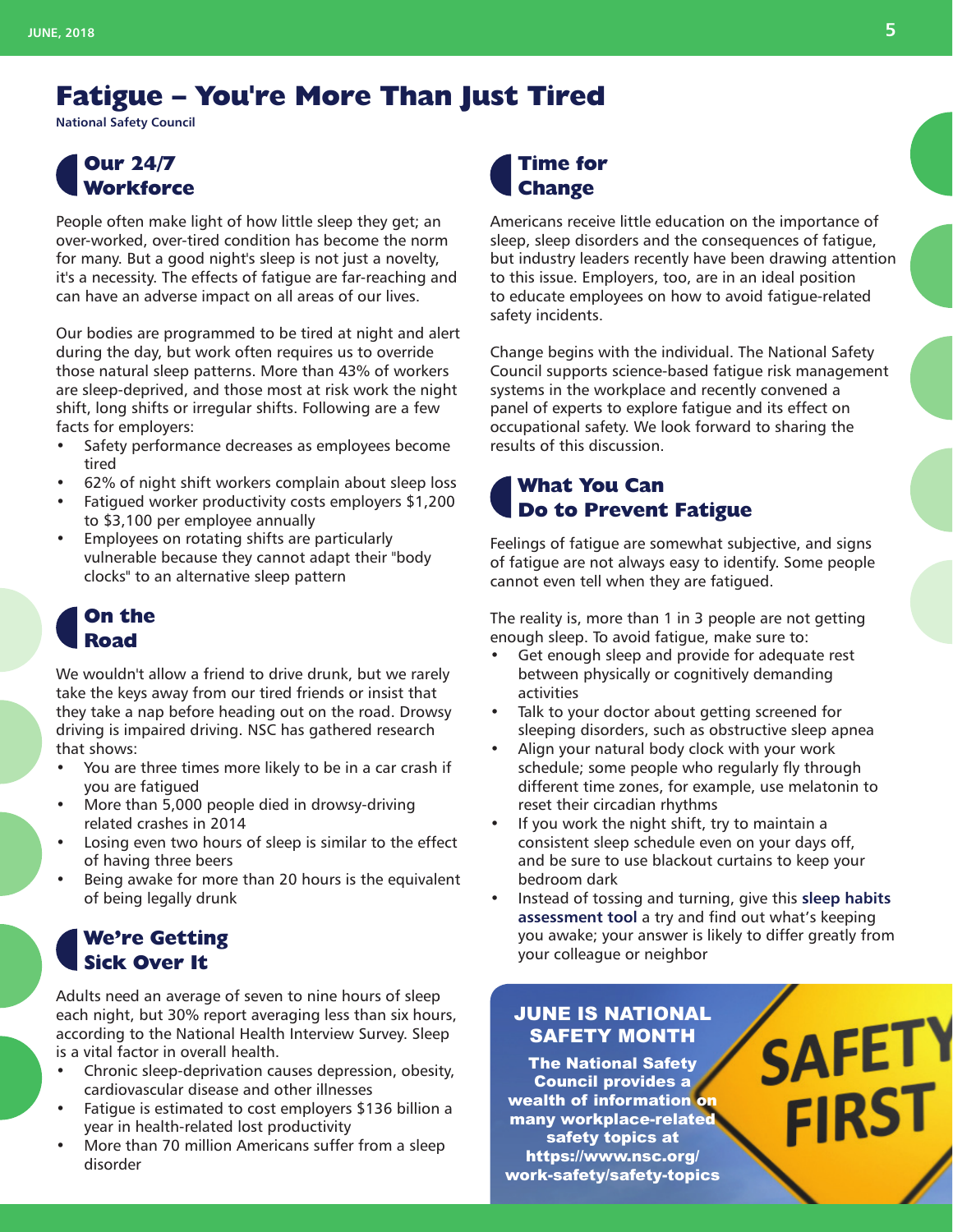# **Ask More Questions**

#### **Ask questions — it's one of the best ways to listen well.**

By Rick Hanson, Ph.D., **[Psychology Today](https://www.psychologytoday.com/us/experts/rick-hanson-phd)** (Used by permission of the author)

### **Why?**

My dad grew up on a ranch in North Dakota. He has a saying from his childhood—you may have heard it elsewhere—that's: "You learn more by listening than by talking."

Sure, we often gain by thinking out loud, including discovering our truth by speaking it. But on the whole, listening brings lots more valuable information than talking does.

Nonetheless, many people are not the greatest listeners. (You've probably noticed this already: at work, at home, when you're trying to work something out with your partner ...) What's it feel like when they don't listen to you? Or maybe listen, but don't inquire further? It's not good. Besides missing out on important information —including, often most importantly, your underlying feelings and wants—they're sending the implicit message that they're not that interested (even though, deep down, they might be).

Then turn it around: what do you think they feel like if you don't listen that well to them? Not very good either.

Being a good listener brings many benefits: gathering useful information, making others feel like they matter to you, sustaining a sense of connection with people, and stepping out of your own familiar frame of reference.

One of the best ways to listen well is to ask questions. It makes you an active listener, it shows that you've been paying attention, it can get things out in the open ("Mommy, is that emperor parading in his boxers?!"), and it slows down emotional conversations so they don't get out of hand.

### **How?**

As a therapist, I ask questions for a living. Plus I've been married a long time through thick and thin, and raised two kids. As they say in medicine: good judgment comes from experience ... and experience comes from bad judgment. So, I offer some fruits of my bad judgments!

- Questions can be nonverbal. A raised eyebrow, a nod to say more, or simply letting there be a bit of silence are all signals to the other person to keep going.
- Have good intentions. Don't ask questions like a prosecutor. It's fine to try to get to the bottom of things—whether it's what bothered your mate the most about her conversation with her friend, or what your son is actually doing this Saturday night, or what your role is supposed to be in an upcoming business meeting. But don't use questions to make others look bad.
- Keep the tone gentle. Remember that being asked a question—particularly, a series of questions—can feel invasive, critical, or controlling to the person on the receiving end; think of all the times that kids get asked questions as a prelude to a scolding or other punishment. You could check in with the other person to make sure your questions are welcome. Slow questions down so they don't come rat-tattat. And intersperse them with self-disclosure that matches, more or less, the emotional depth of what the other person is saying; this way they're not putting all their cards on the table while you keep yours close to the chest.
- As appropriate, persist in getting a clear answer. If you sense there's still some problematic fuzziness or wiggle room in the other person's answers, or simply more to learn, you could ask the question again, maybe in a different way. Or, explain—without accusation—why you're still unclear about what the other person is saying. Or, ask additional questions that could help surface the deeper layers of the other person's thoughts, feelings, and intentions.